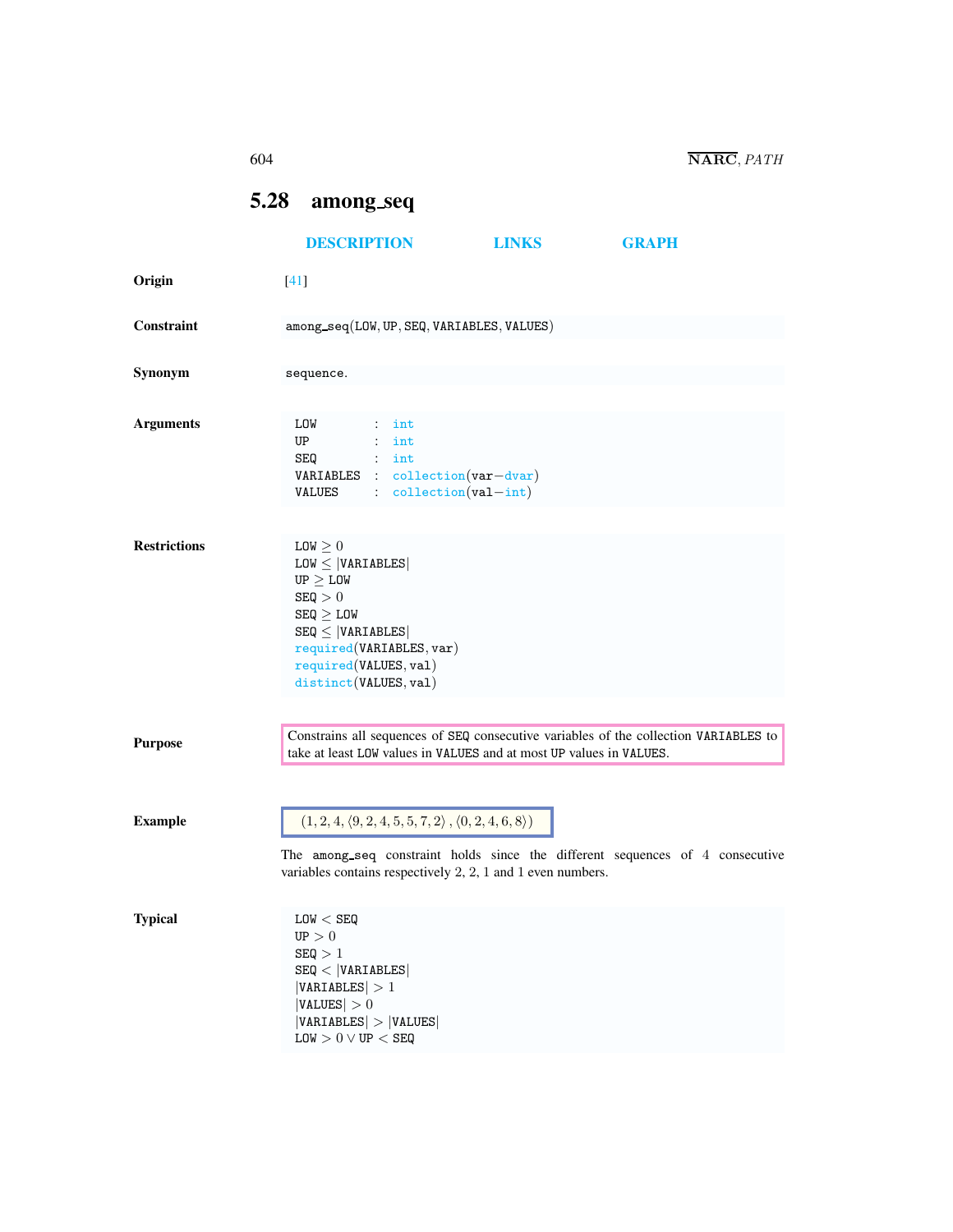## <sup>20000128</sup> 605

<span id="page-1-0"></span>

| <b>Symmetries</b> | • Items of VARIABLES can be reversed.                                                                                                                                                                                                                                                                                                                                                                                                                                                                                                                                                                                                                                                                                                                                                                                   |  |  |  |  |
|-------------------|-------------------------------------------------------------------------------------------------------------------------------------------------------------------------------------------------------------------------------------------------------------------------------------------------------------------------------------------------------------------------------------------------------------------------------------------------------------------------------------------------------------------------------------------------------------------------------------------------------------------------------------------------------------------------------------------------------------------------------------------------------------------------------------------------------------------------|--|--|--|--|
|                   | • Items of VALUES are permutable.                                                                                                                                                                                                                                                                                                                                                                                                                                                                                                                                                                                                                                                                                                                                                                                       |  |  |  |  |
|                   | • LOW can be decreased to any value $\geq 0$ .                                                                                                                                                                                                                                                                                                                                                                                                                                                                                                                                                                                                                                                                                                                                                                          |  |  |  |  |
|                   | • UP can be increased to any value $\leq$ SEQ.                                                                                                                                                                                                                                                                                                                                                                                                                                                                                                                                                                                                                                                                                                                                                                          |  |  |  |  |
|                   | • An occurrence of a value of VARIABLES.var that belongs to VALUES.val (resp.<br>does not belong to VALUES.val) can be replaced by any other value in VALUES.val<br>(resp. not in VALUES.val).                                                                                                                                                                                                                                                                                                                                                                                                                                                                                                                                                                                                                          |  |  |  |  |
| Arg. properties   |                                                                                                                                                                                                                                                                                                                                                                                                                                                                                                                                                                                                                                                                                                                                                                                                                         |  |  |  |  |
|                   | • Contractible wrt. VARIABLES when $UP = 0$ .                                                                                                                                                                                                                                                                                                                                                                                                                                                                                                                                                                                                                                                                                                                                                                           |  |  |  |  |
|                   | • Contractible wrt. VARIABLES when $SEQ = 1$ .                                                                                                                                                                                                                                                                                                                                                                                                                                                                                                                                                                                                                                                                                                                                                                          |  |  |  |  |
|                   | • Prefix-contractible wrt. VARIABLES.                                                                                                                                                                                                                                                                                                                                                                                                                                                                                                                                                                                                                                                                                                                                                                                   |  |  |  |  |
|                   | • Suffix-contractible wrt. VARIABLES.                                                                                                                                                                                                                                                                                                                                                                                                                                                                                                                                                                                                                                                                                                                                                                                   |  |  |  |  |
| <b>Usage</b>      | The among_seq constraint occurs in many timetabling problems. As a typical example<br>taken from $[426]$ , consider for instance a nurse-rostering problem where each nurse can<br>work at most 2 night shifts during every period of 7 consecutive days.                                                                                                                                                                                                                                                                                                                                                                                                                                                                                                                                                               |  |  |  |  |
| <b>Algorithm</b>  | Beldiceanu and Carlsson [30] have proposed a first incomplete filtering algorithm for<br>the among_seq constraint. Later on, W.-J. van Hoeve et al. proposed two filtering al-<br>gorithms [426] establishing arc-consistency as well as an incomplete filtering algorithm<br>based on dynamic programming concepts. In 2007 Brand et al. came up with a reformu-<br>lation [87] that provides a complete filtering algorithm. One year later, Maher et al. use a<br>reformulation in term of a linear program $[273]$ where $(1)$ each coefficient is an integer in<br>$\{-1,0,1\}$ , (2) each column has a block of consecutive 1's or $-1$ 's. From this reformula-<br>tion they derive a flow model that leads to an algorithm that achieves a complete filtering<br>in $O(n^2)$ along a branch of the search tree. |  |  |  |  |
| <b>Systems</b>    | sequence in Gecode, sequence in JaCoP.                                                                                                                                                                                                                                                                                                                                                                                                                                                                                                                                                                                                                                                                                                                                                                                  |  |  |  |  |
| See also          | generalisation: sliding_distribution (single set of values replaced by individual val-<br>$ues$ ).                                                                                                                                                                                                                                                                                                                                                                                                                                                                                                                                                                                                                                                                                                                      |  |  |  |  |
|                   | part of system of constraints: among_low_up.                                                                                                                                                                                                                                                                                                                                                                                                                                                                                                                                                                                                                                                                                                                                                                            |  |  |  |  |
|                   | root concept: among.                                                                                                                                                                                                                                                                                                                                                                                                                                                                                                                                                                                                                                                                                                                                                                                                    |  |  |  |  |
|                   | used in graph description: among_low_up.                                                                                                                                                                                                                                                                                                                                                                                                                                                                                                                                                                                                                                                                                                                                                                                |  |  |  |  |
| <b>Keywords</b>   | characteristic of a constraint: hypergraph.                                                                                                                                                                                                                                                                                                                                                                                                                                                                                                                                                                                                                                                                                                                                                                             |  |  |  |  |
|                   | combinatorial object: sequence.                                                                                                                                                                                                                                                                                                                                                                                                                                                                                                                                                                                                                                                                                                                                                                                         |  |  |  |  |
|                   | constraint type: system of constraints, decomposition, sliding sequence constraint.                                                                                                                                                                                                                                                                                                                                                                                                                                                                                                                                                                                                                                                                                                                                     |  |  |  |  |
|                   | filtering: arc-consistency, linear programming, flow.                                                                                                                                                                                                                                                                                                                                                                                                                                                                                                                                                                                                                                                                                                                                                                   |  |  |  |  |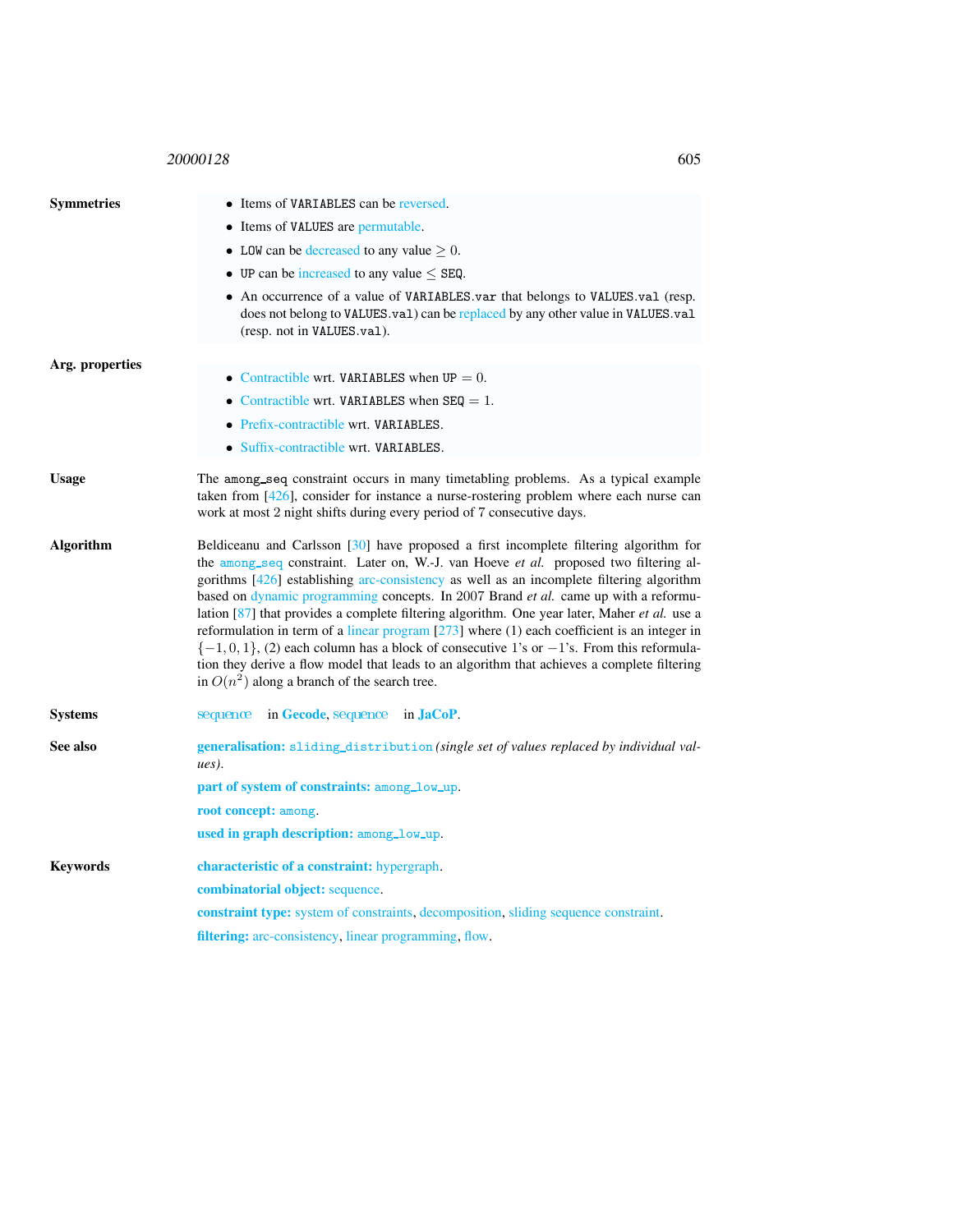<span id="page-2-0"></span>

| Arc input(s)        | VARIABLES                                                                                                                                                                                                                                                                                                                                                                                                             |  |  |  |  |
|---------------------|-----------------------------------------------------------------------------------------------------------------------------------------------------------------------------------------------------------------------------------------------------------------------------------------------------------------------------------------------------------------------------------------------------------------------|--|--|--|--|
| Arc generator       | $PATH \rightarrow collection$                                                                                                                                                                                                                                                                                                                                                                                         |  |  |  |  |
| Arc arity           | <b>SEQ</b>                                                                                                                                                                                                                                                                                                                                                                                                            |  |  |  |  |
| $Arc$ constraint(s) | among_low_up(LOW, UP, collection, VALUES)                                                                                                                                                                                                                                                                                                                                                                             |  |  |  |  |
| Graph property(ies) | $NARC =  VARIABLES  - SEQ + 1$                                                                                                                                                                                                                                                                                                                                                                                        |  |  |  |  |
| Graph model         | A constraint on sliding sequences of consecutive variables. Each vertex of the graph cor-<br>responds to a variable. Since they link SEQ variables, the arcs of the graph correspond to<br>hyperarcs. In order to link SEQ consecutive variables we use the arc generator $PATH$ . The<br>constraint associated with an arc corresponds to the among low up constraint defined at<br>another entry of this catalogue. |  |  |  |  |
| Signature           | Since we use the $PATH$ arc generator with an arity of SEQ on the items of the VARIABLES<br>collection, the expression $ VARIABLES  - SEQ + 1$ corresponds to the maximum num-<br>ber of arcs of the final graph. Therefore we can rewrite the graph property $NARC =$<br>$ VARTABLES  - SEQ + 1$ to $NARC \ge  VARTABLES  - SEQ + 1$ and simplify $\overline{NARC}$ to<br>$\bf NARC$                                 |  |  |  |  |